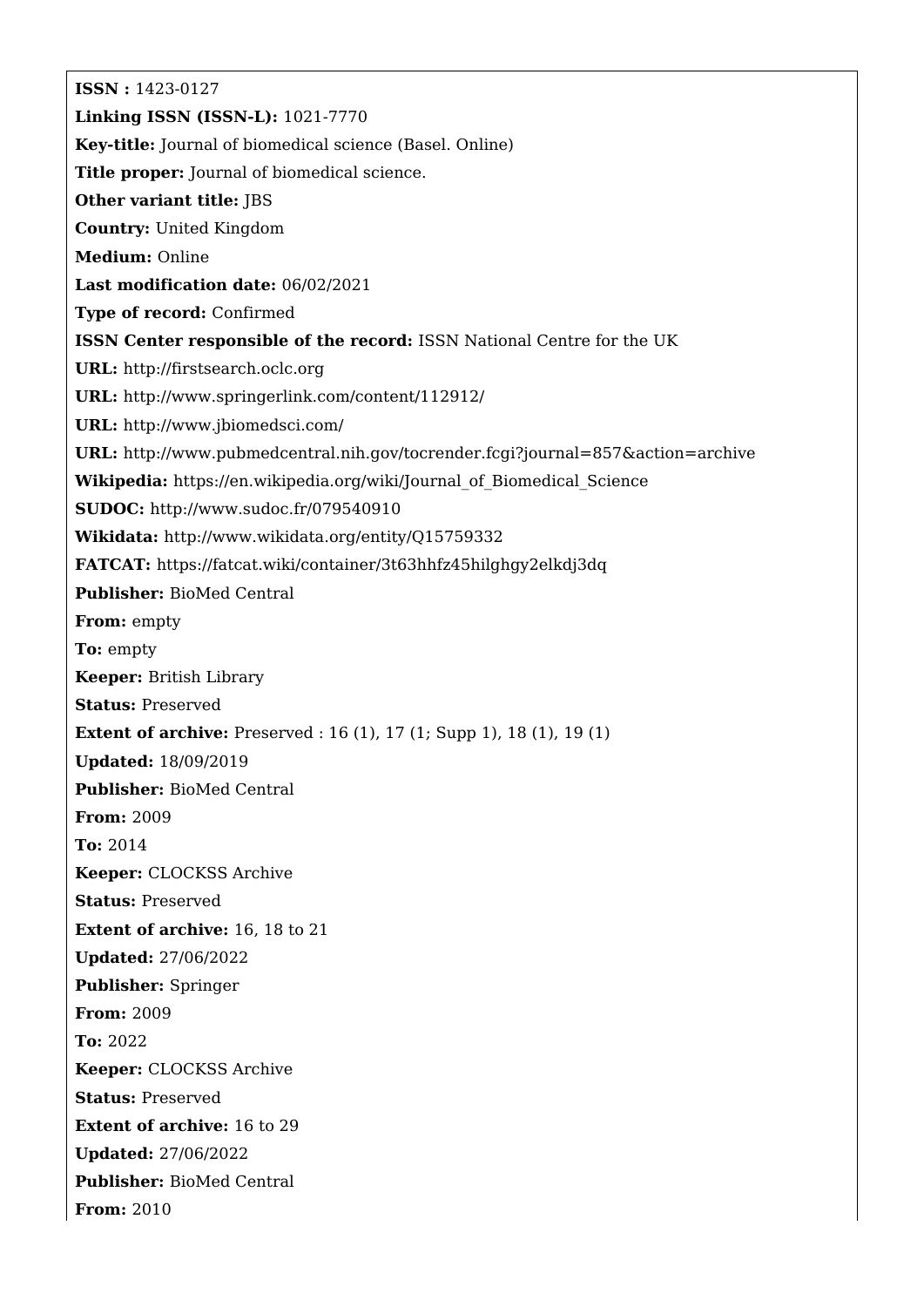**To:** 2010 **Keeper:** CLOCKSS Archive **Status:** In Progress **Extent of archive:** 17 **Updated:** 27/06/2022 **Publisher:** Springer Science+Business Media **From:** 2014 **To:** 2019 **Keeper:** LOCKSS Archive **Status:** In Progress **Extent of archive:** 21, 22, 26 **Updated:** 27/06/2022 **Publisher:** Springer Science+Business Media **From:** 2016 **To:** 2018 **Keeper:** LOCKSS Archive **Status:** Preserved **Extent of archive:** 23 to 25 **Updated:** 27/06/2022 **Publisher:** BioMed Central **From:** empty **To:** empty **Keeper:** LOCKSS Archive **Status:** In Progress **Extent of archive:** empty **Updated:** 27/06/2022 **Publisher:** Springer **From:** 2010 **To:** 2021 **Keeper:** Library of Congress **Status:** Preserved **Extent of archive:** 17 (1, S1); 18 (1); 19 (1); 20 (1); 21 (1); 22 (1); 23 (1); 24 (1); 25 (1); 26 (1); 27 (1); 28 (1) **Updated:** 08/04/2022 **Publisher:** Springer customer Service Center GmbH **From:** 2010 **To:** 2021 **Keeper:** National Digital Preservation Program, China **Status:** Preserved **Extent of archive:** Preserved : 2; 17; 18; 19; 21; 22; 23; 24; 25; 26; 27; 28 **Updated:** 12/04/2022